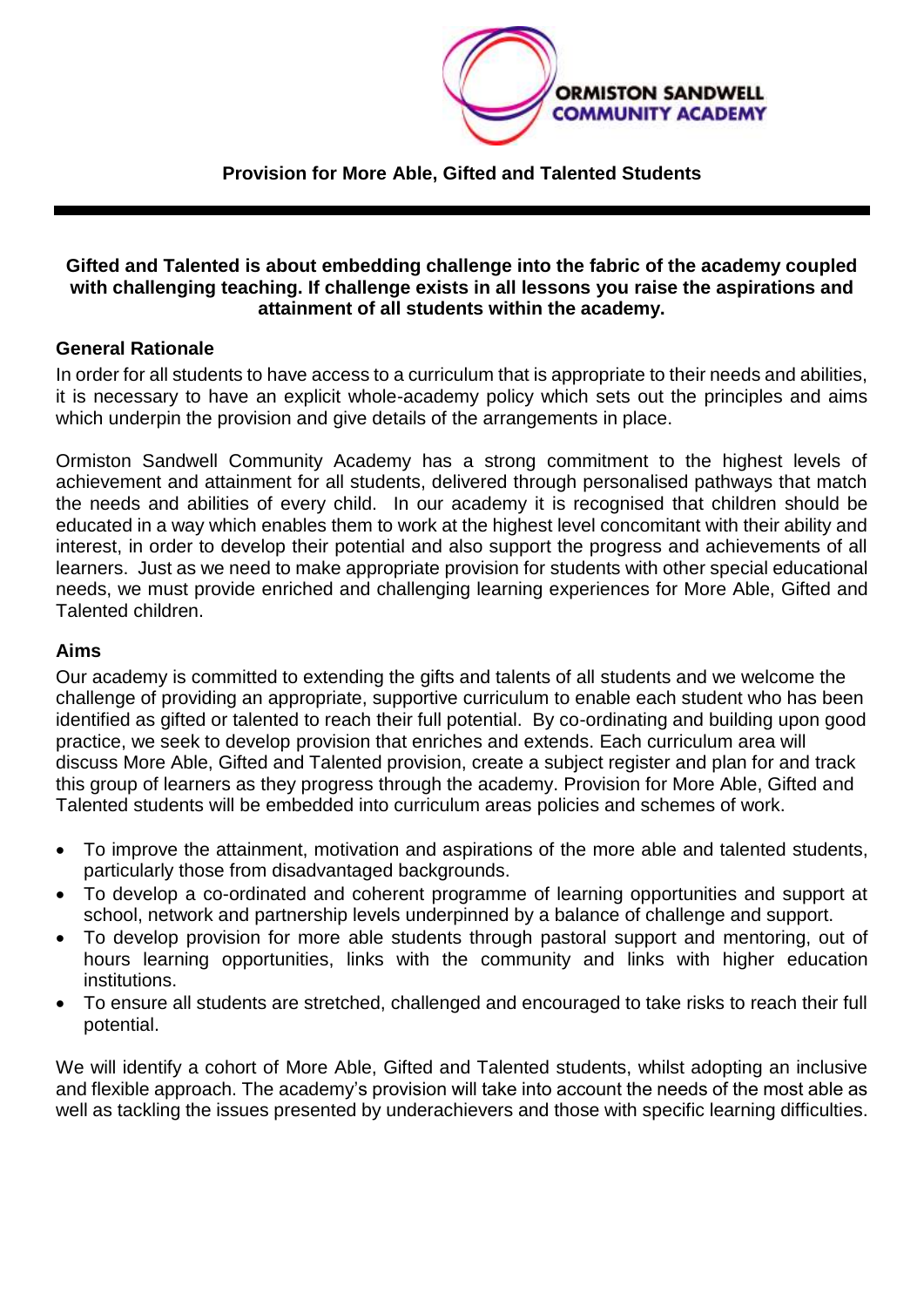## **Definitions**

## **More Able (HATs):**

The term 'More Able' encompasses approximately 20-30% of the school population and is used to describe students who enter the academy with higher than average results in their Key Stage 2 National Tests. This gives us a good indication that they will do exceedingly well throughout their five years, meeting or exceeding their targets identified through our flightpath.

We believe there are many separate components essential to optimum educational success; however, these five are often identified within our more able students:

- Growth Mindset
- Opportunity
- Support
- Motivation
- Hard work

## **The Star List:**

Within the More Able group of children there will be those who are exceptionally able. Our 'Star List' includes approximately 5% of our top academically performing students as identified by data. We recognise these students to often have high levels of vocabulary, memory, abstract word knowledge, abstract reasoning and a wealth of general knowledge.

## **Gifted and Talented:**

'Gifted and Talented' is a term used to describe students who have the potential to develop significantly beyond what is expected for their age. At Ormiston Sandwell Community Academy, we aim to help these students to develop their individual skills, talents and abilities, intellectually, creatively, emotionally and socially.

Students have been nominated by each curriculum area if they fulfil a specific criterion of either being gifted or talented within that subject. The following definitions will help you understand what this means.

- Gifted: This refers to students with specific academic aptitudes who are identified by their outstanding performance on achievement in areas such as Mathematics or History.
- Talented: This refers to students who have a high level of creative or kinaesthetic abilities, such as Music, Art, Drama, Dance or Physical Education. This may be students who have achieved particularly challenging certification for their abilities or have consistently excelled in these practical areas.

#### **General Overall Approach**

#### **Identification**

There are a number of characteristics which are commonly exhibited by very able students and which help academy to identify them.

These could include:-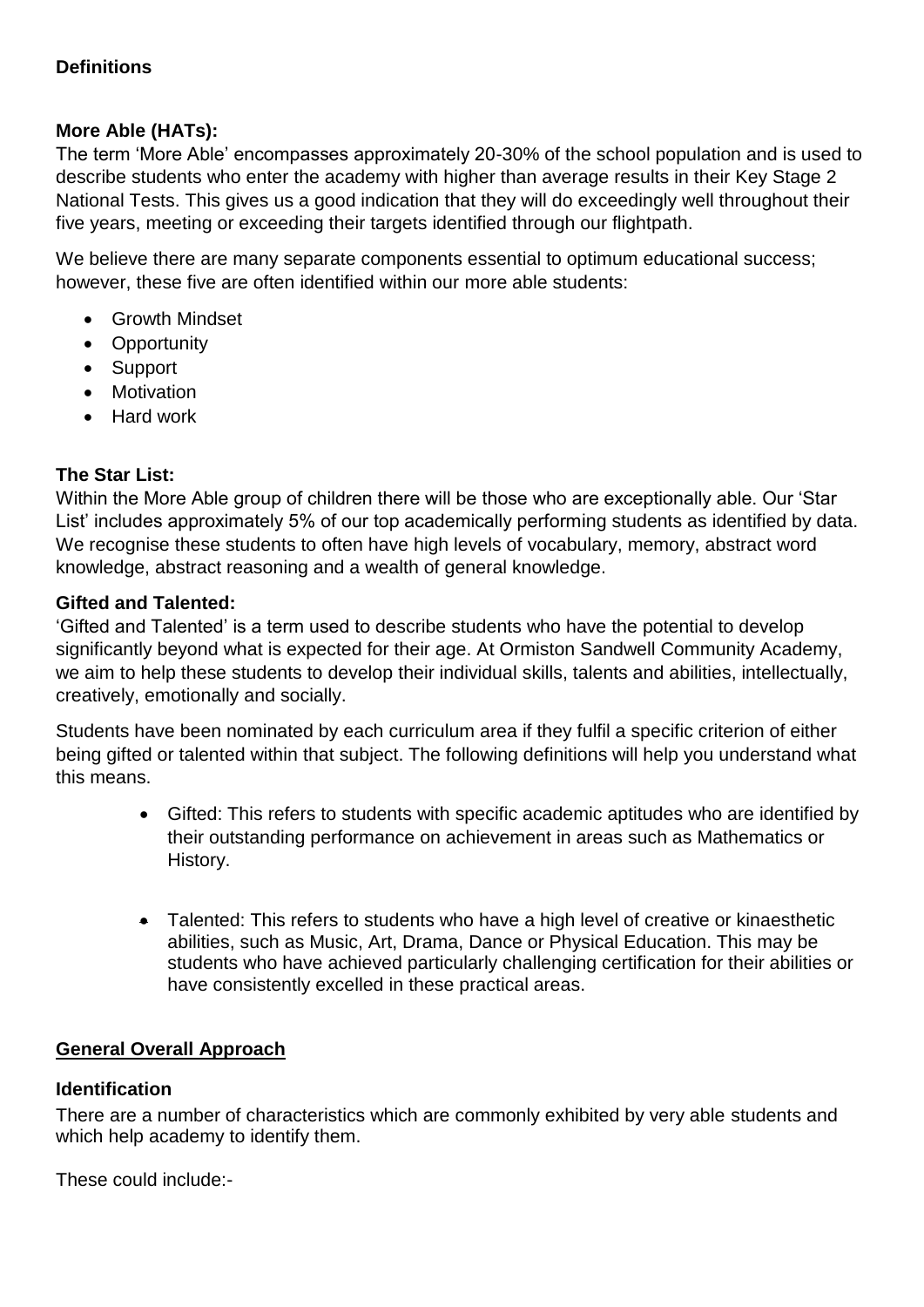- Has at least one area of outstanding achievement or intense interests.
- Pursues a hobby or hobbies to a very high degree of expertise.
- Perseveres and concentrates on independent work which captures his or her interest.
- Displays early reading proficiency.
- Relates well and maturely to adults.
- Displays high mathematical or literary ability.

In addition, the following could be signs of More Able Gifted or Talented children who are underachieving or not being sufficiently challenged...

- Reluctance to write at length despite having extensive knowledge of the subject at hand.
- Shows little attention but still produces adequate work.
- Off task and disruptive behaviour, whether this be low level disruption or more significant.

3 approaches can be implemented but none of the these approaches can be considered definitive and a combination of all three is considered to be

- **Previous Attainment** Looking at SATs scores and KS2 fine levels to assist in identifying Star Students however these may not help with gifted children who are underachieving and there may be a variety of other factors, which have influenced a student's previous performance. Hence, we will also regard KS1 data to identify our potential **Able Underachievers,** these students will be identified in each year group and suitable interventions planned and put in place.
- **Nominations** Experienced teachers readily recognise when a student demonstrates characteristics of "gifted or talented" in their subject at a departmental level (a list of these characteristics can be found in Appendix A). It is part of general classroom practice for teachers to assess ability and teachers are encouraged to nominate students at any time. Ability is not a constant and some students may emerge quite late in their academy career or show a marked interest in one subject while showing no interest in others. Other valuable nominations may be obtained from the Primary partner schools.

From the above data all departments will identify subject specific criteria which they will use to identify More Able, Gifted and Talented learners. The More Able, Star Students and Gifted and Talented Cohort will be compiled and made available to all staff, this will also indicate clearly to staff those students that are disadvantaged and non-disadvantaged. The data will be used to track the progress of our More Able, Star and Gifted and Talented students.

## **Managing Curriculum Approaches**

It is good practice to adopt a range of strategies to support More Able, Gifted and Talented students. These strategies are as follows:

- 1. Through a distinctive curriculum structure and organisation.
- 2. Through a distinctive developmental teaching and learning programme.
- 3. Through a broad range of targeted enrichment activities including trips to Russell Group universities, local universities, museums and theatre visits.

## **Grouping Policy**

The More Able, Gifted and Talented will normally work with students of the same chronological age within the curriculum so that they are part of a normal peer group. While the academy is largely set by ability to enable clearer differentiation, there are often differences of ability within sets. Therefore,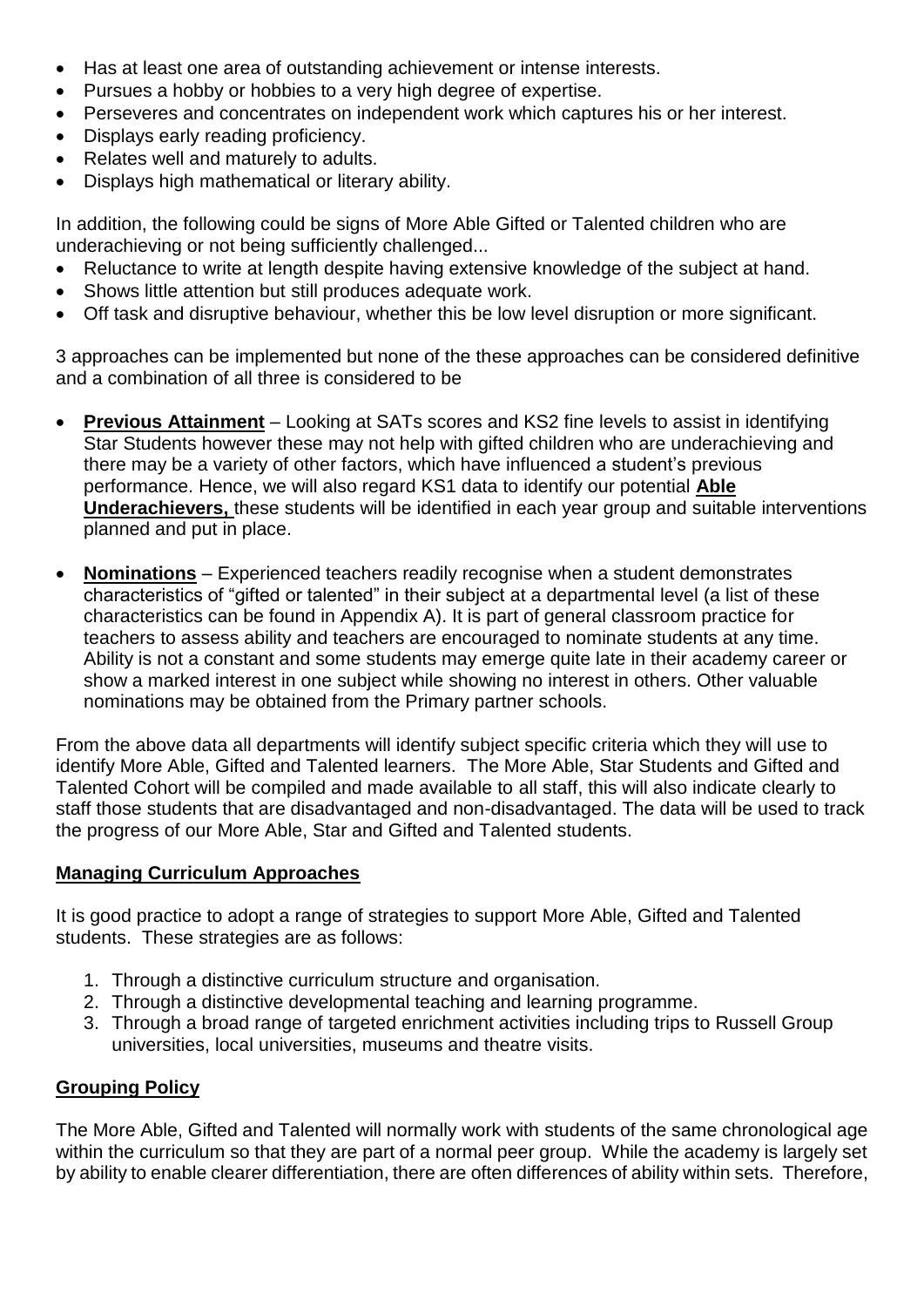opportunities should be given for students of exceptional ability to work together as a natural part of group work. In all classes, more able children must have access to differentiated tasks to enable them to develop and reach their potential. There may be opportunities for students to attend master classes in mixed age groups.

## **Curriculum Provision**

The Academy aims to develop personalised pathways for learning which ensure that every child is able to progress and achieve at a rate that matches their individual needs and abilities and which is not constricted by key stage barriers, age or organisational constricts. Where appropriate a student may be accelerated to take a qualification above their key stage (i.e. KS3 students taking level 2 qualifications). This will become a key feature of More Able, Gifted and Talented provision at Ormiston Sandwell Community Academy.

The curriculum for More Able, Gifted and Talented students should be academically rigorous, intellectually stimulating and sufficiently flexible to meet their educational, social and emotional needs. Departmental schemes of work must identify differentiation for the most able. The classroom should offer a carefully structured positive atmosphere in which the contribution made by all students is recognised, differences acknowledged and where enthusiasm for learning is fostered.

The academy will seek to discover and utilise a range of strategies to improve the teaching and learning of More Able, Gifted and Talented students.

These may include in the Curriculum:

- Extension activities (with emphasis on open-ended tasks and questions, deepening understanding of concepts, additional activities around the base themes). Not just more of the same, these will be signposted by the use of the stretch and challenge sticker.
- Activities differentiated by task/outcome (including differentiated homework).
- Accelerated learning through awareness of preferred learning styles and multiple intelligences.

These strategies should be integrated in the revised schemes of work where appropriate.

In terms of Teaching and Learning:

- Opportunities for students to initiate discussion and to think creatively.
- Tasks involving individual research and problem solving.
- Activities which promote high order thinking skills.
- Through frequent use of the 'FACE' strategy (Fact, Application, Connect and Extend) which is embedded within the schemes of work.
- Through frequent use of the Stretch and Challenge Corner to encourage a continuation of learning throughout the lesson.
- Consistency will be achieved across the academy where stretch and challenge tasks have been undertaken through the use of the stretch and challenge sticker.
- Provision through student mentoring in conjunction with SPACE
- Students will be able to give their views and suggestions as part of a focus group.

In-class approaches should be supported by out-of-hours learning opportunities, all of which should support mainstream education and, wherever possible, integrate fully with it.

 Enrichment activities (with emphasis on visiting experts, a wide range of materials and resources, study skills taught directly, enquiry work, increased technical/specialist languages etc.)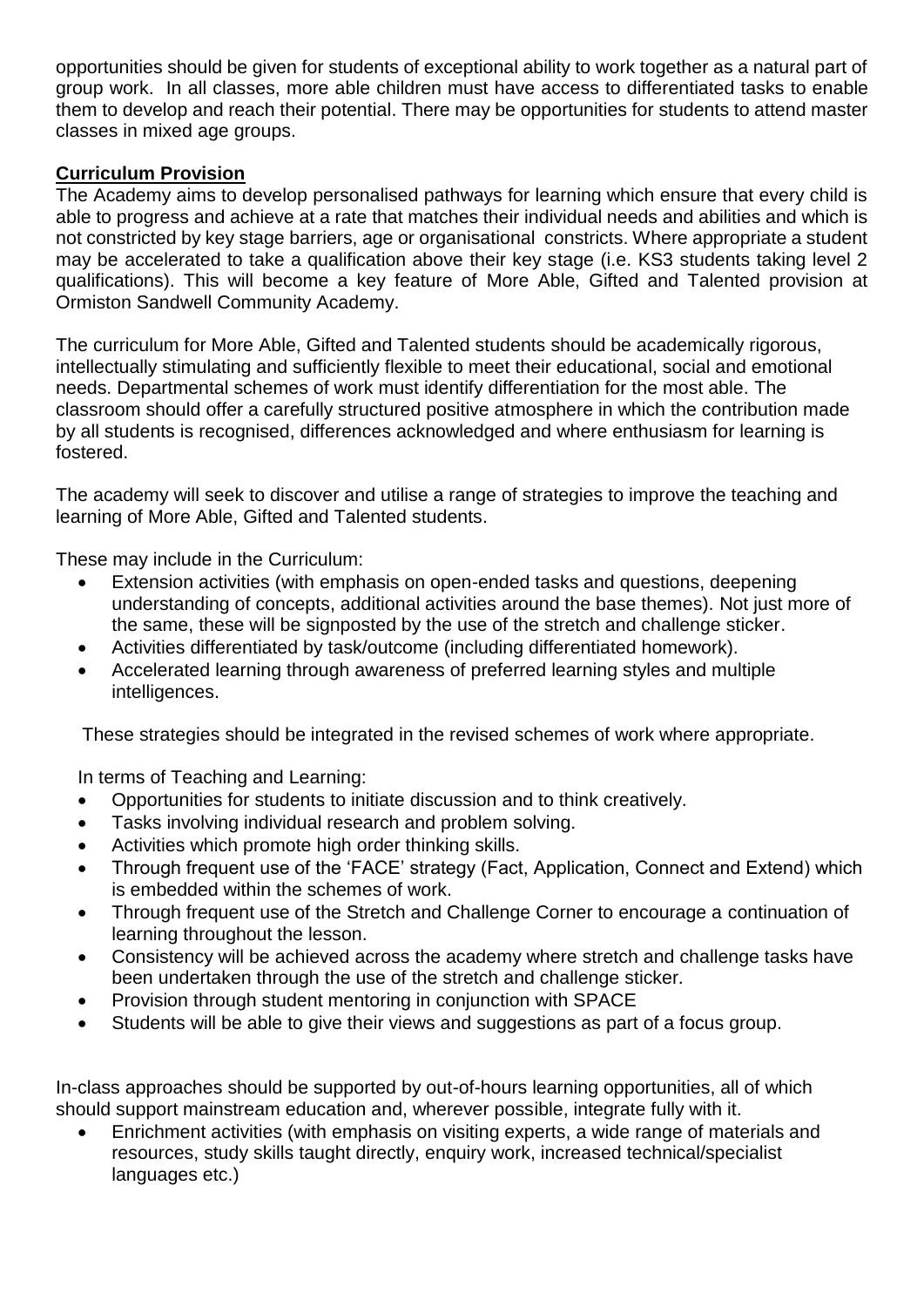- Enrichment opportunities e.g. Theatre, Science debate, visits, links with HE.
- Twilight or weekend sessions.
- Residential programmes.
- Extra-curricular clubs and activities e.g. sport, ICT, study skills.

### **Assessment and Monitoring**

Once identified, students will be placed on the Able, Gifted and Talented Cohort List, which notes their particular abilities and targets. Their progress against individual targets will be monitored to assess effectiveness and value added, with reference to discussions with staff and students, attitude and ability tests, and students' work. Targets will be reviewed regularly in line with the existing reporting system.

In addition to the specified attainment targets identified, the success criteria against which the framework will be monitored and evaluated will include the following:

- The Star Students of each year cohort will be effectively supported and challenged.
- Gifted and Talented students will have regular opportunities to exhibit their abilities.

## **Pastoral Care**

The academy recognises that Gifted and Talented students will need a high level of support and guidance. The role of the tutor or class teacher is crucial – alongside the Heads of House they should be aware of the children on the Gifted and Talented list in order to address and monitor their social, emotional and cognitive needs. Appropriate provision and support for Gifted and Talented students should help to raise the esteem and aspirations of all students in the academy. It is important that a wide range of opportunities is offered, but without pressure and that achievements are recognised and celebrated.

## **Parents**

The academy encourages parents to take an active part in their children's development, sharing activities and progress with them, both formally and informally. As well as helping with the identification process, in some cases, they need to be informed of their child's particular abilities and/or talents. It is important to offer advice and support for parents, as effective partnership between home and academy is vital to the success of Gifted and Talented provision. Ormiston Sandwell Community Academy will therefore hold an annual Star Partnership Meeting at the beginning of every academic year to ensure the above is achieved.

## **Organisation**

The academy's More Able, Gifted and Talented co-ordinator, with full support from the SLT, will oversee the heads of subject or curriculum areas in their implementation, monitoring and evaluation of the Star Student programme.

Subject/Curriculum leaders will monitor and evaluate G&T initiatives through their existing pattern of meetings and provide quantitative and qualitative information in order that the G&T coordinator may prepare their annual report to the Principal and Governing Body.